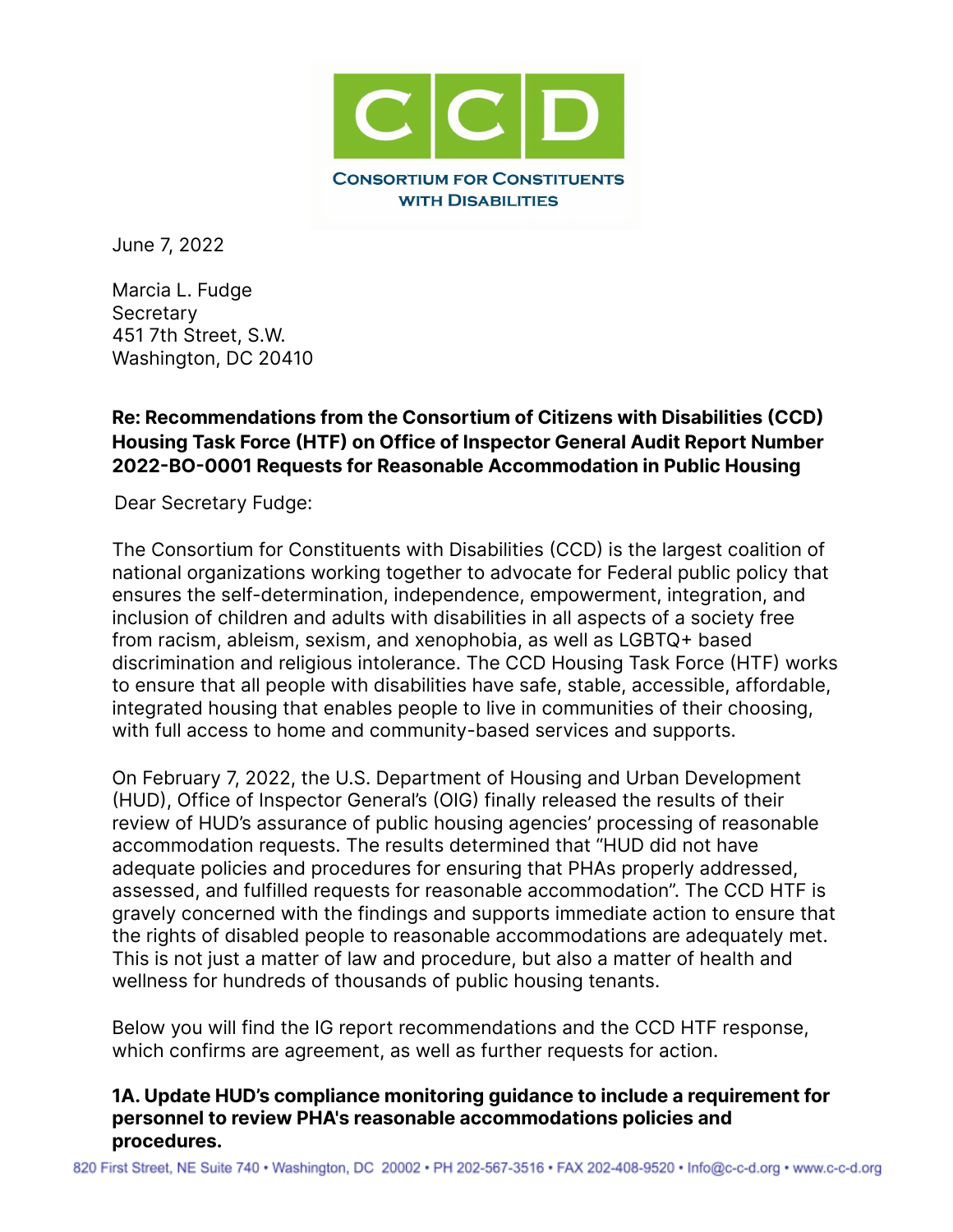- Agree with the recommendation.
- CCD HTF recommends that a policy and procedure review checklist and/or sample policy be developed so all personnel have specific guidance as they conduct their review.
- CCD HTF recommends that staff receive training on reasonable accommodation and how to review the requests received by PHAs and the agency responses.

### **1B. Update and consolidate requests for reasonable accommodation policies and procedures to ensure that there is centralized guidance available for the field offices and PHAs.**

- Agree with the recommendation.
- Reasonable accommodation policy should be consistent across the country.

**1C. Conduct additional outreach efforts to educate tenants and PHAs on their rights and responsibilities related to requests for reasonable accommodation, including technical assistance, webinars, and external communications to inform PHAs about their responsibilities and how to evaluate requests for reasonable accommodation and help families understand their rights.**

- Agree with the recommendation.
- CCD HTF recommends the right to a reasonable accommodation be included and highlighted in every key document that is provided to tenants at every stage, from outreach to application to occupancy to eviction or termination.
- CCD HTF recommends HUD designate Field Office or Headquarters staff who can support PHAs when they have questions or require support implementing reasonable accommodations. CCD HTF recommends this responsibility be situated with PIH Program staff and not fair housing staff in order to better ensure PHAs will reach out to HUD for support.

### **1D. Require that PHAs track requests for reasonable accommodation, including the date of the request, the type of request, and the disposition and date of any action taken that should be made available to HUD at its request.**

- Agree with the recommendation.
- CCD HTF urges HUD to determine how and when HUD will review and use this information, including but not limited to the occasional monitoring visits.
- CCD HTF recommends that HUD headquarters, perhaps the Quality Assurance Division (QAD), conduct random reviews of the data.
- CCD HTF recommends that PHAs are required to submit to an automatic review after 10 requests for accommodations have been denied.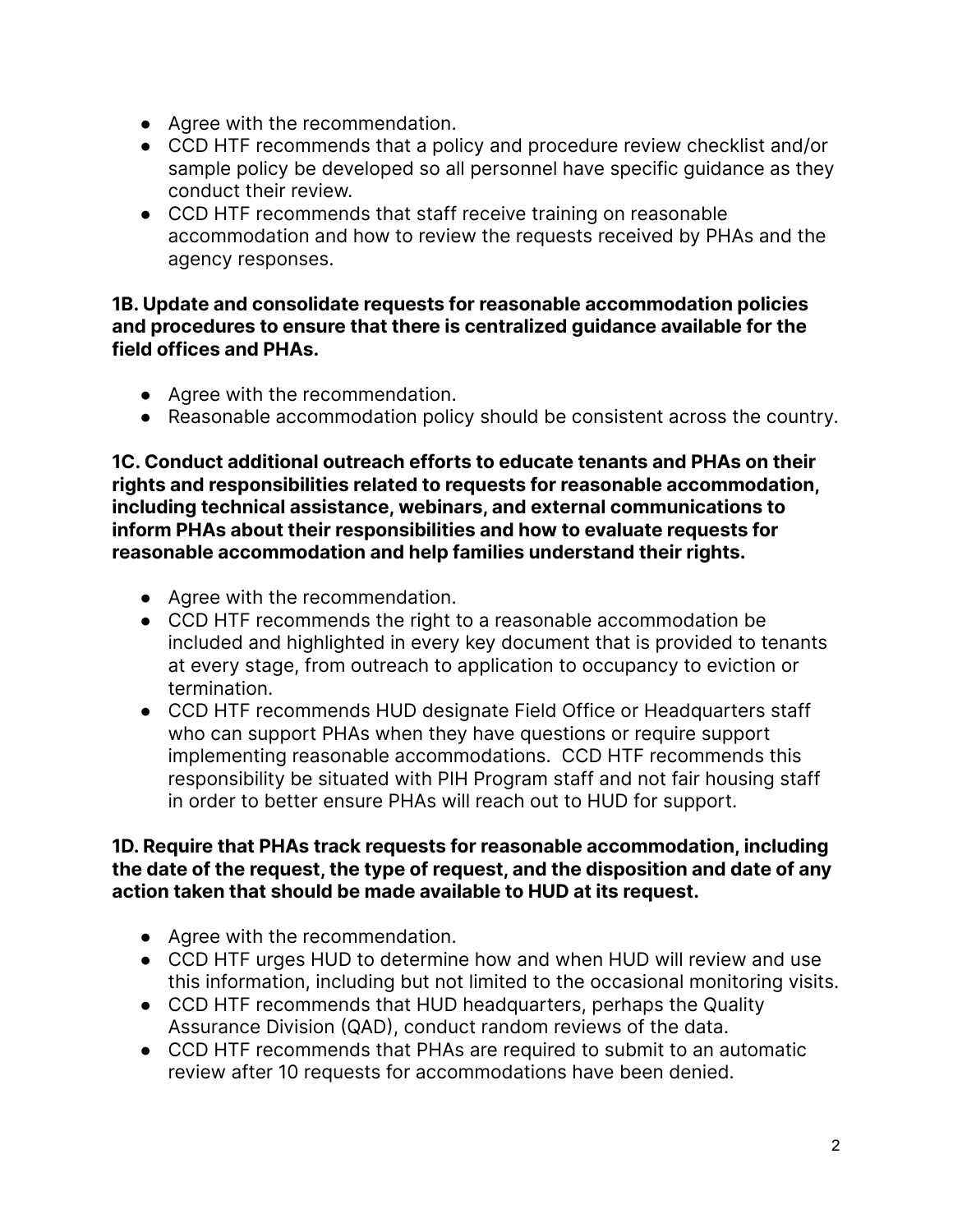**1E. Review the joint agreement between HUD PIH and FHEO, including the Section 504 checklist, and modify, update, or recommit to it to ensure that the role of PIH and the responsibility for conducting civil rights front-end reviews are clearly defined.**

- Agree with the recommendation.
- CCD HTF requests to see the checklist and to provide input

### **1F. Ensure that personnel receives training on how to conduct the civil rights front-end reviews, including a review of PHA's reasonable accommodation policies and procedures.**

- Agree with the recommendation.
- CCD HTF recommends basic reasonable accommodation training be part of onboarding for all HUD personnel working with HUD programs, including but not limited to public housing. Training should occur in all HUD programs across Housing, PIH, and CPD.
- CCD HTF recommends that people with personal disability experience should inform and be included in the training.

# **Additional recommendations include:**

- CCD HTF requests that HUD meet with the HTF regularly to discuss progress on these recommendations.
- CCD HTF recommends that in conducting front-end reviews or program compliance reviews, reasonable accommodation requests related to physical accessibility be reviewed in the context of the number of accessible units in the public housing program and overall S.504 compliance of the program and agency.
- CCD HTF recommends that clear timeframes be set for all HUD reviews of reasonable accommodation requests. Lack of timeliness may impact an individual's access to housing, health, and safety. For example, if a request for HUD approval of rent above 120% of FMR as a reasonable accommodation is not reviewed quickly, it is likely the participant will lose the unit, a unit that was hard to find in the tight markets across the country.

All of the recommendations further affirm the CCD HTF recommendation that HUD must commence a quarterly cross-disability stakeholder listening session with key HUD officials, as well as increase Disabled leadership across HUD.

Specifically, CCD HTF sees the lack of disability policy leadership on the "10th Floor" as a significant gap that will make compliance with the OIG recommendations difficult. HUD must hire a Senior Advisor to the Secretary who has personal disability experience and is provided with leadership responsibilities related to disability policy at HUD.